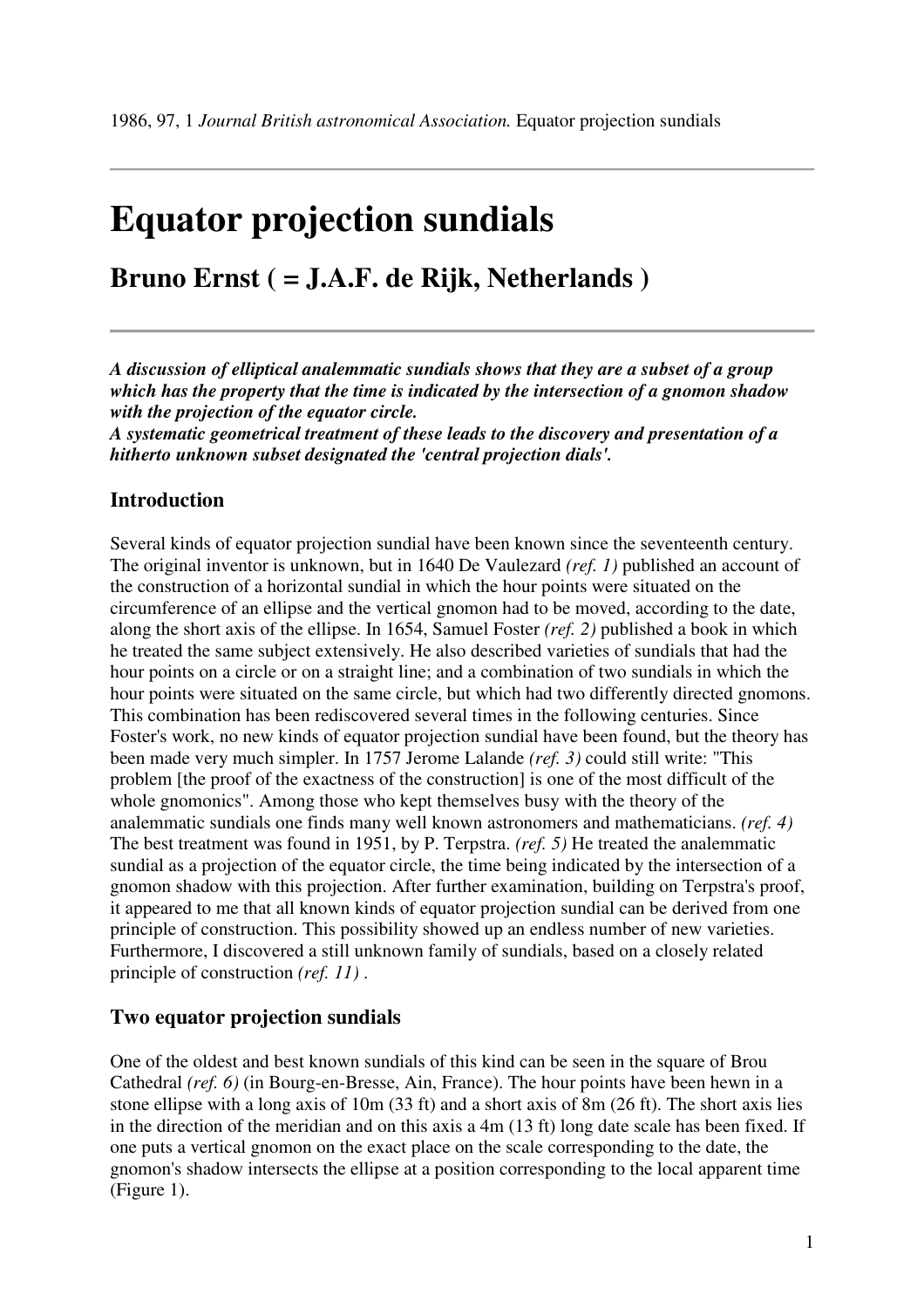

*Figure 1. View from above of the prototype of an equator projection sundial. G is a vertical gnomon at a point on the line of dates. The shadow of the gnomon indicates the true solar time on the circumference of the ellipse (here 9 o'clock, May l).*

A modern example of a kind first described by Foster *(ref. 2)* in 1654 is the equiangular sundial constructed by Gordon E. Taylor *(ref. 7)* at Herstmonceux Castle, East Sussex. *(Now at Cambridge)* This sundial was constructed in 1975 on the occasion of the third centenary of the Royal Greenwich Observatory. Here the hour points lie on a circle of stainless steel with a diameter of 3.2m (10 ft). This circle makes an angle of about 40 degrees with the horizontal, and the movable gnomon is vertical. Because the hour points are placed at equal distances around the circle, corrections for longitude, the equation of time and summer time can be carried out simply by turning the graduated scale so that this sundial can show standard time.



*The equiangular sundial at the Royal Greenwich Observatory, Herstmonceux Castle. The sundial now is at Cambridge. ( picture differs from the one in the original article )*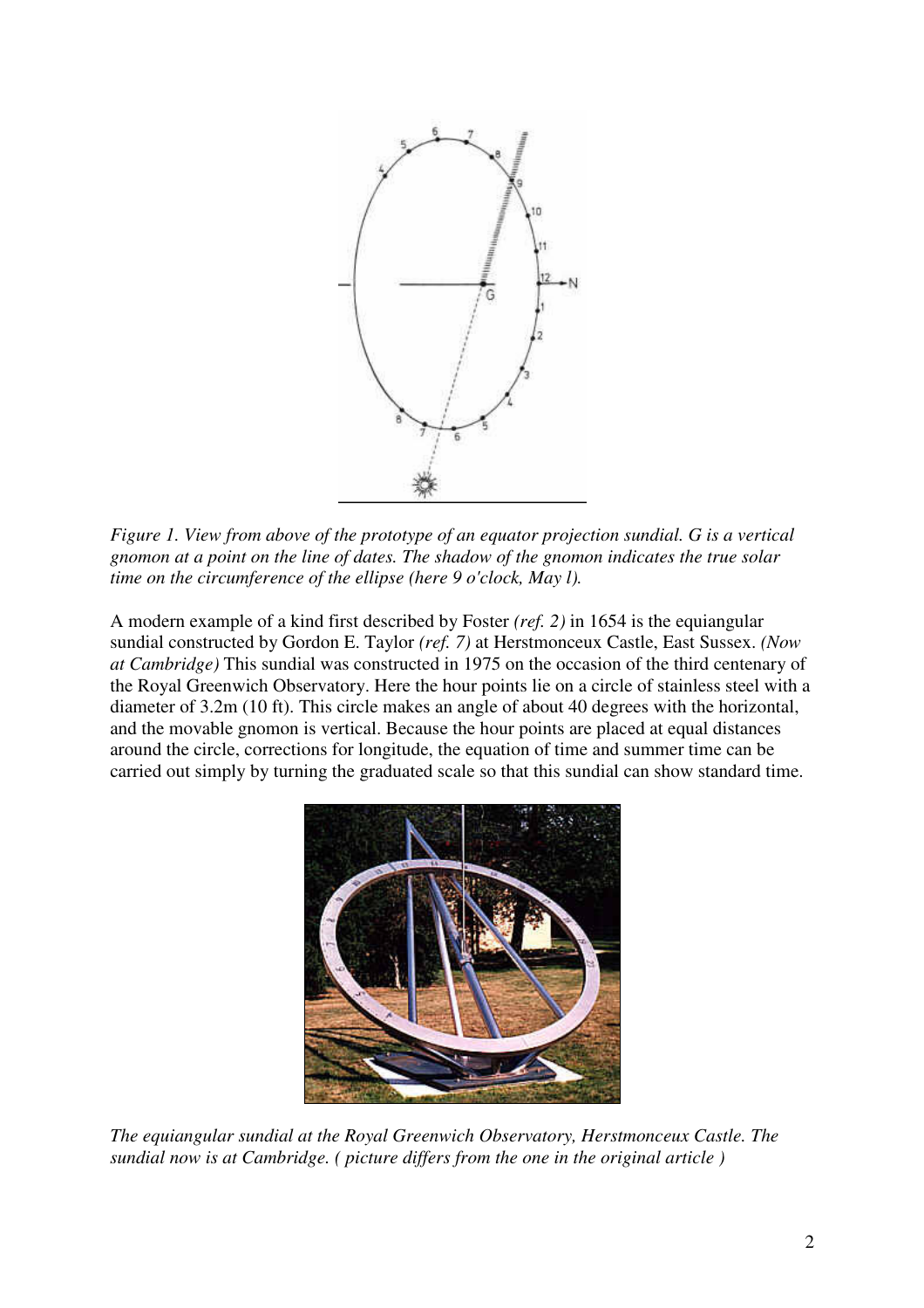# **Orthographic projection of the equator circle**

Figure 2 shows the celestial sphere, with the horizon, the equator and the polar axis, for a latitude fi and Figure 3 the equator circle with part of the polar axis, 'taken out of' Figure 2. If the declination of the Sun is d, the part of the axis that appears above the equator is Rtan d (where R is the radius of the sphere). The top of this section of the axis is marked T. The shadow of T will fall exactly on the equator circle during the whole day, and it will move 15 degrees during each hour. This makes it is easy to construct hour points on the equator.



*Figure 2.(left) The celestial sphere with horizon, equator and polar axis in perspective. Figure 3. (right) Meridian section, taken from Figure 2.*

In Figure 4 the equator circle has been drawn again with the same part of the polar axis, and here it is also projected onto a horizontal plane. The projection of the equator circle is an ellipse with the short axis in the N-S direction. A is an hour point (for example, the 11 o'clock point) on the equator circle. The projection of T and A are T' and A'; so A' is also the 11 o'clock point on the ellipse.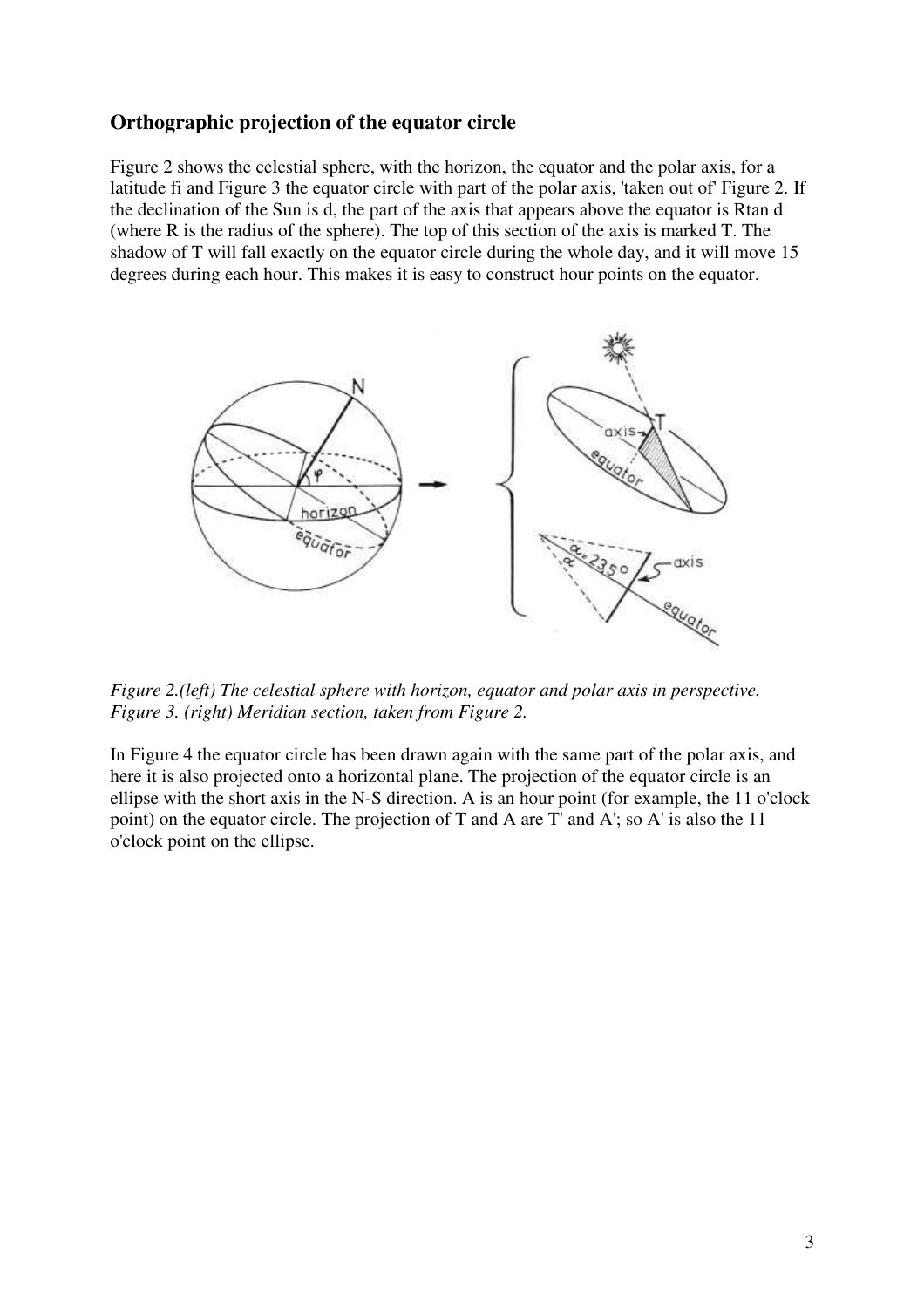

*Figure 4. Perpendicular projection of the equator circle on a horizontal plane. The shadow plane from TT' intersects the hour point A as well as the projection of the hour point A'.*

Now imagine that TT' is a gnomon for the horizontal dial. TT'AA' is then part of the shadow surface that the Sun casts of the gnomon. In the course of the day A, the shadow point of T, will travel along the equator circle with constant velocity, and at the same time the shadow line T'A' will intersect the ellipse in the hour points which are the rojections of the hour points on the equator circle. In the course of the year the gnomon TT' must be moved along the N-S line because T changes with the declination of the Sun. With this diagram we have constructed the prototype of the equator projection sundial: an ellipse with hour points plus a perpendicular gnomon which must be moved along the N-S line according to the value of the Sun's declination. So far, the derivation of this sundial is almost the same as Terpstra's. Now we give the following development of it. If in Figure 4 we turn the plane H round the N-S axis, or round the E-W axis, or round both, T will be projected on this plane V as T" and A as A", but T"A" is always a shadow line which shows the same hour on the projected equator circle as the shadow point A on the equator circle. So we may choose the projection plane at will.



*Figure 5. The direction of projection can be chosen at will.*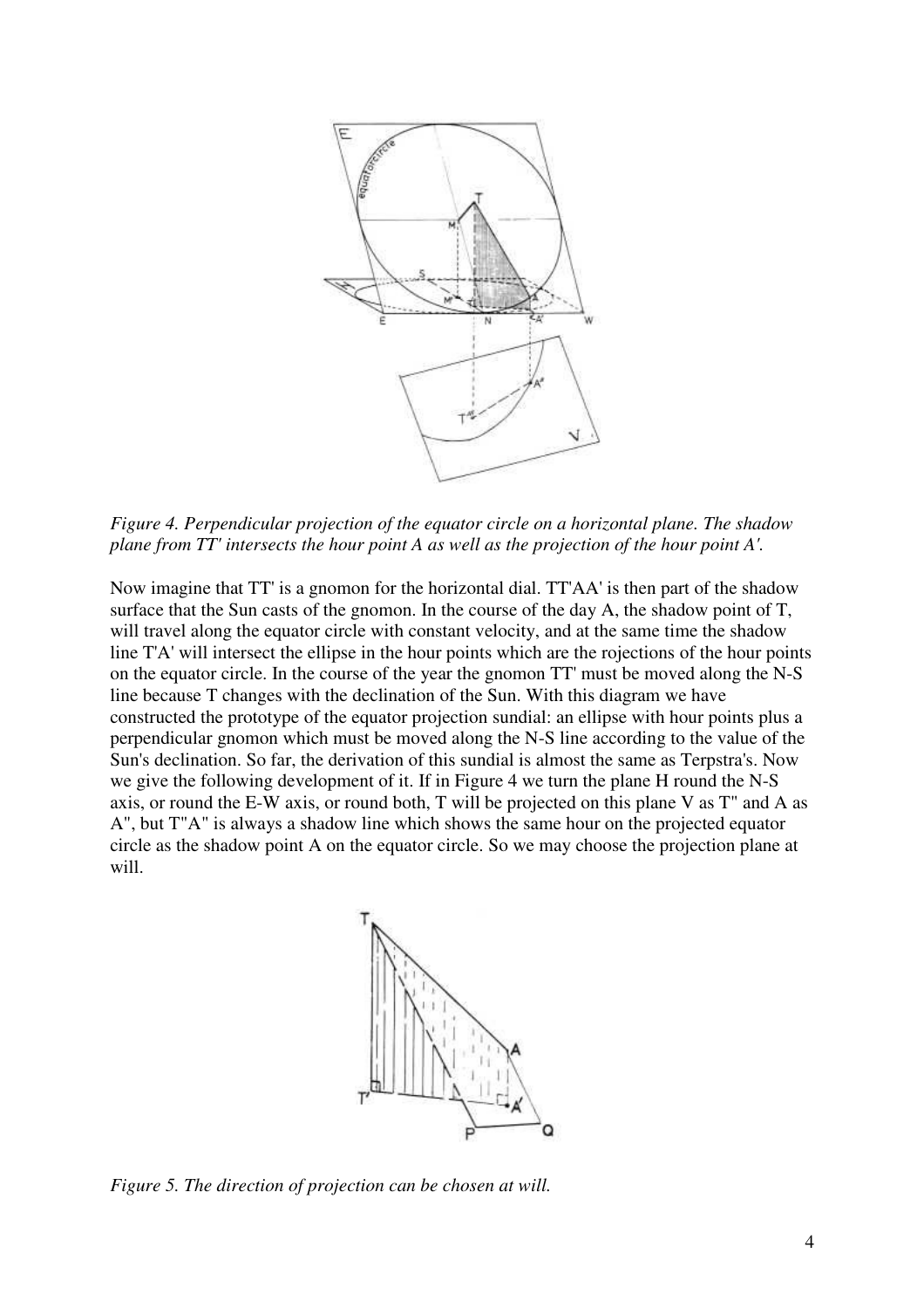The direction of the projection may also be chosen at will, as is shown in Figure 5. TAA'T' is the same plane as in Figure 4. We choose any point P of the projection plane and we fix with this a new direction of projection TP. When the hour point is projected in Q, where AQ is parallel to TP. If we use TP as gnomon, TAQP is the shadow plane and the shadow line PQ will indicate in Q the same time as TA in A. We can conclude that if we project the equator circle with the hour points plus part of the polar axis (with a length of 2Rtan 23.5) in any direction on any plane V, and if we put the gnomon on a place corresponding with the date on the projection of the polar axis parallel to the direction of the projection, the shadow of the gnomon indicates true solar time on the projected equator circle. This situation is shown again in Figure 6.



*Figure 6. A sundial always results if the equator circle and axis are projected on any plane in any direction.*

Because the lines of projection from the equator circle form a cylinder, of which the perpendicular section is an ellipse, any projecting plane will intersect this cylinder in general as an ellipse. There are however two circular sections: the equator circle itself and the mirror image of the equator circle in a plane at right angles to the axis of the cylinder. (We will return to this subject below.) With a certain choice of the projection direction, the projection of the circle degenerates into a line. We will describe all kinds of sundials which arise in this way as equator projection sundials. All the already known analemmatic sundials belong to this group. By this method they can be constructed simply, and from this construction the goniometric relations (desirable for a precise ealisation) can be deduced.

#### **A few examples**

To characterise the different directions of projection and the projection planes, we start from the projection of the equator circle and axis on the meridian plane. In the corresponding figures the projection lines have been dotted and the projection plane has been drawn as a double line.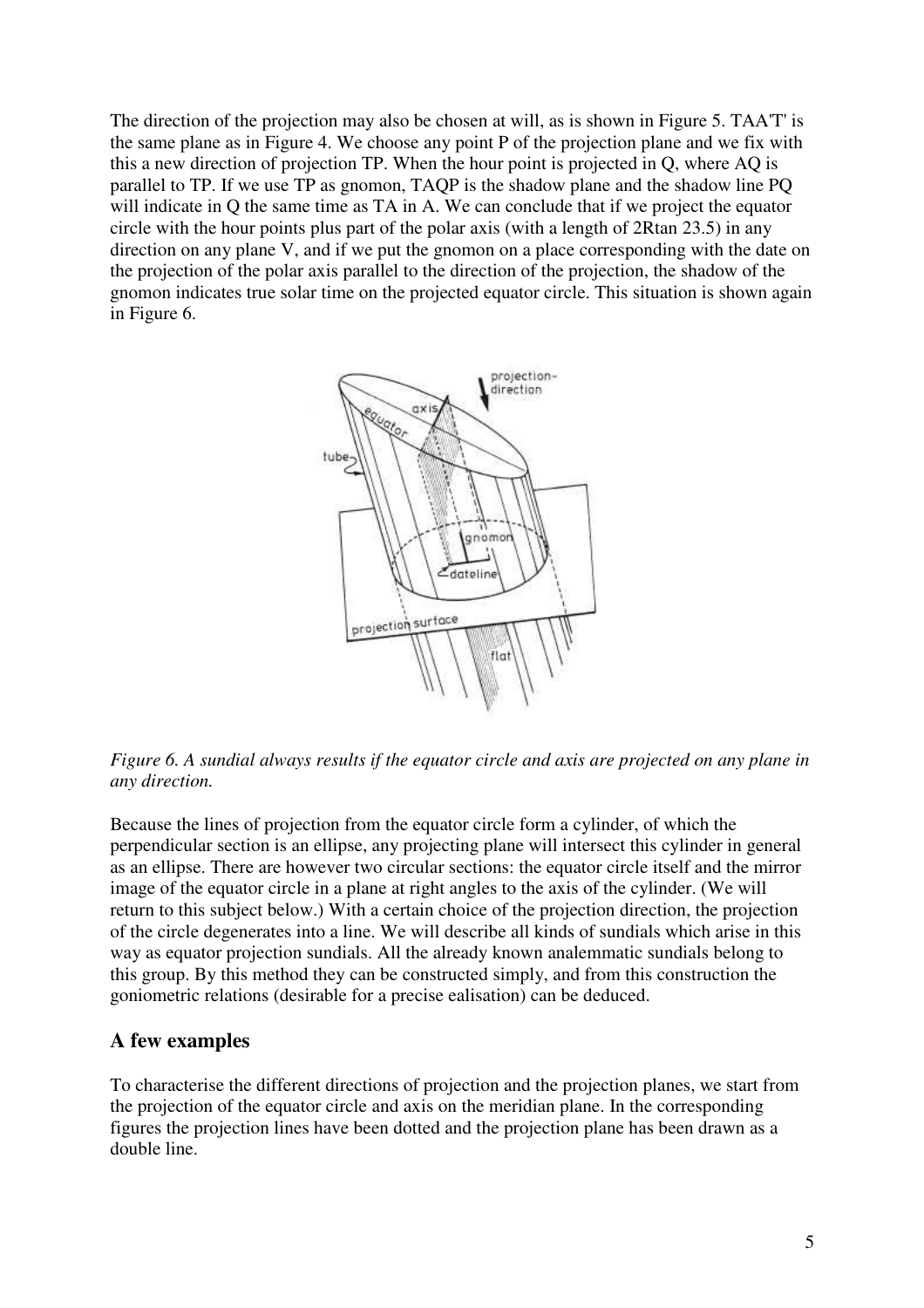a) A vertical sundial is possible, of course. The vertical plane is just one of the endless possibilities. After choosing vertical projection plane, the direction of projection is still completely free.

b) We get rectilinear sundials, where the hour points are on a straight line, if the direction of projection is parallel to the equator plane. Thus the number of possibilities is unlimited, and the choice of the projection plane is still free afterwards. Figure 7 shows a sundial for an east wall with a gnomon that is at right angles to that wall. The direction of projection (left side of the figure) is perpendicular to the drawing plane.



*Figure 7. A linear sundial.*

c) All sundials with a polar style can also be derived from equator projection. We simply choose the direction of the polar axis as the direction of projection, and the line of dates then shrinks to a point. The choice of the projectionplane is free.

d) When part of the line of dates is situated outside the ellipse, it is possible that on some dates the shadow of the gnomon can reverse its direction of rotation at certain times of day. *(ref. 8)* With reference to the Book of Kings, such a dial is called an Achaz sundial. We are not going further into this matter here, but in Figure 8 we give a direction of projection that fulfills the conditions necessary for a reversing shadow. There are many possibilities again.



*Figure 8. The line of dates falls partly outside the ellipse.*

e) With a suitable choice of the direction of projection, it is possible to make the line of dates as long as the axis of the ellipse, with a free choice of the projection plane (Figure 9).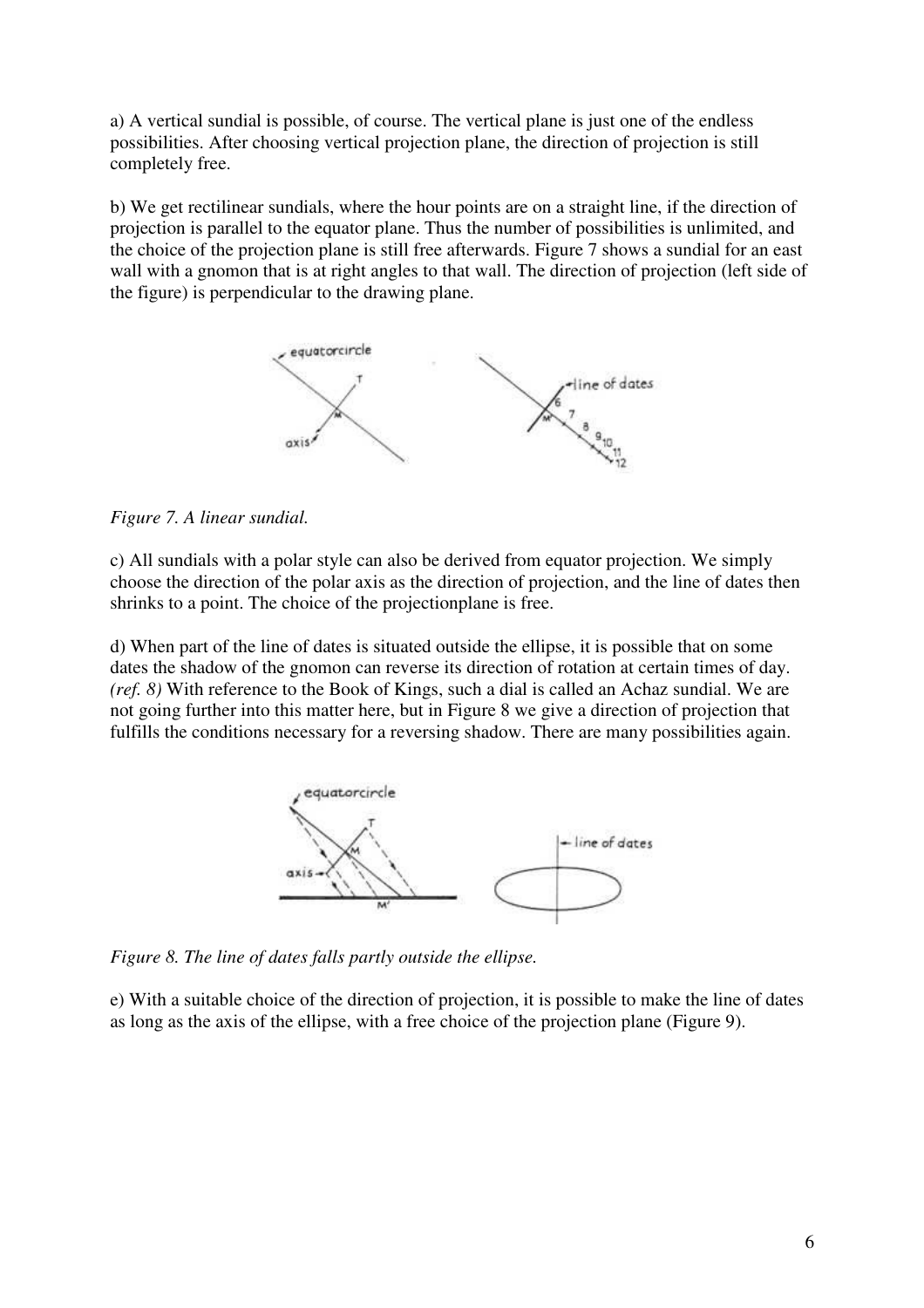

*Figure 9. The line of dates is as long as the short axis of the ellipse.*

f) It is not necessary that the short axis of the ellipse lie in the N-S direction. Figure 10 shows one of the possibilities for a sundial where the long axis lies in the N-S direction.



*Figure 10. The long axis of the ellipse is directed N-S.*

g) Homogeneous sundials are interesting. In such a dial, the hour points are situated on a circle at equal distances. We can get this situation in two ways. In Figure 11 we start from a given projection plane. We make  $A'B = AB$ . Then  $AA'$  is the direction of projection that produces a circular carrier for the hour line. There is also another possibility here. On the right hand side of B we choose  $A''$  so that  $A''B = AB$ . Then the direction of projection is  $AA''$ . The second method is to start with a given direction of projection (Figure 12). The projecting line through A is l. Make  $BA' = BA$  whereby A' is stituated on l. Then  $A'D$  is the meridian section of the projecting plane.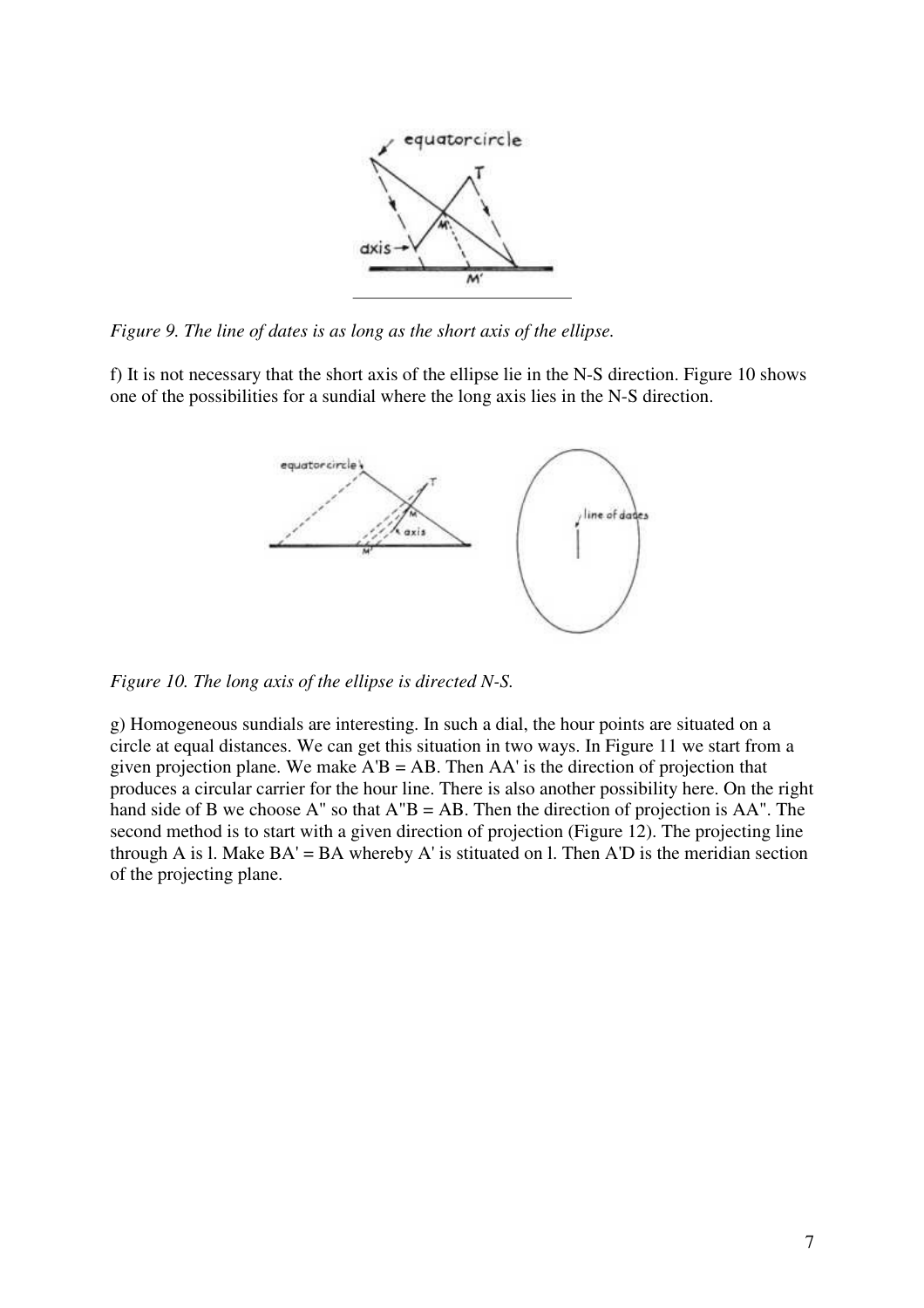

*Figure 11. (left) Two possible homogeneous sundials on a given projection plane. Figure 12. (right) A homogeneous sundial with given direction of projection.*

h) It is also possible of course to use completely arbitrary directions of projection and projection planes. In general one would hardly consider constructing one of these. Only in special circumstances (for instance for a sundial on a surface that has been fixed by architectural considerations) would such a sundial be desirable.

# **A plural homogenous sundial**

We want to describe one sundial in a bit more detail. In Figure 11 we see two sundials in which the hour lines are situated on circles with equal radii. We can put both circles on top of each other; then we have one circle with two gnomons. The two lines of dates are generally not of the same length. But if we choose a projection plane parallel to the polar axis, the lines of dates become equal. In Figure 13 this plane has been placed through OZ. By circling NM to the left and to the right (NZ and NO) two circular sundials arise. Here the lines of dates are equal and we can put both circles on top of each other. The double gnomon has a V-shape, with the two gnomons at right angles. This double sundial can be extended in a simple way with a linear one. In Figure 13 we choose the direction of projection MN. The equator becomes a line and the line of dates as long again as TS. The third gnomon is now perpendicular to the projection plane.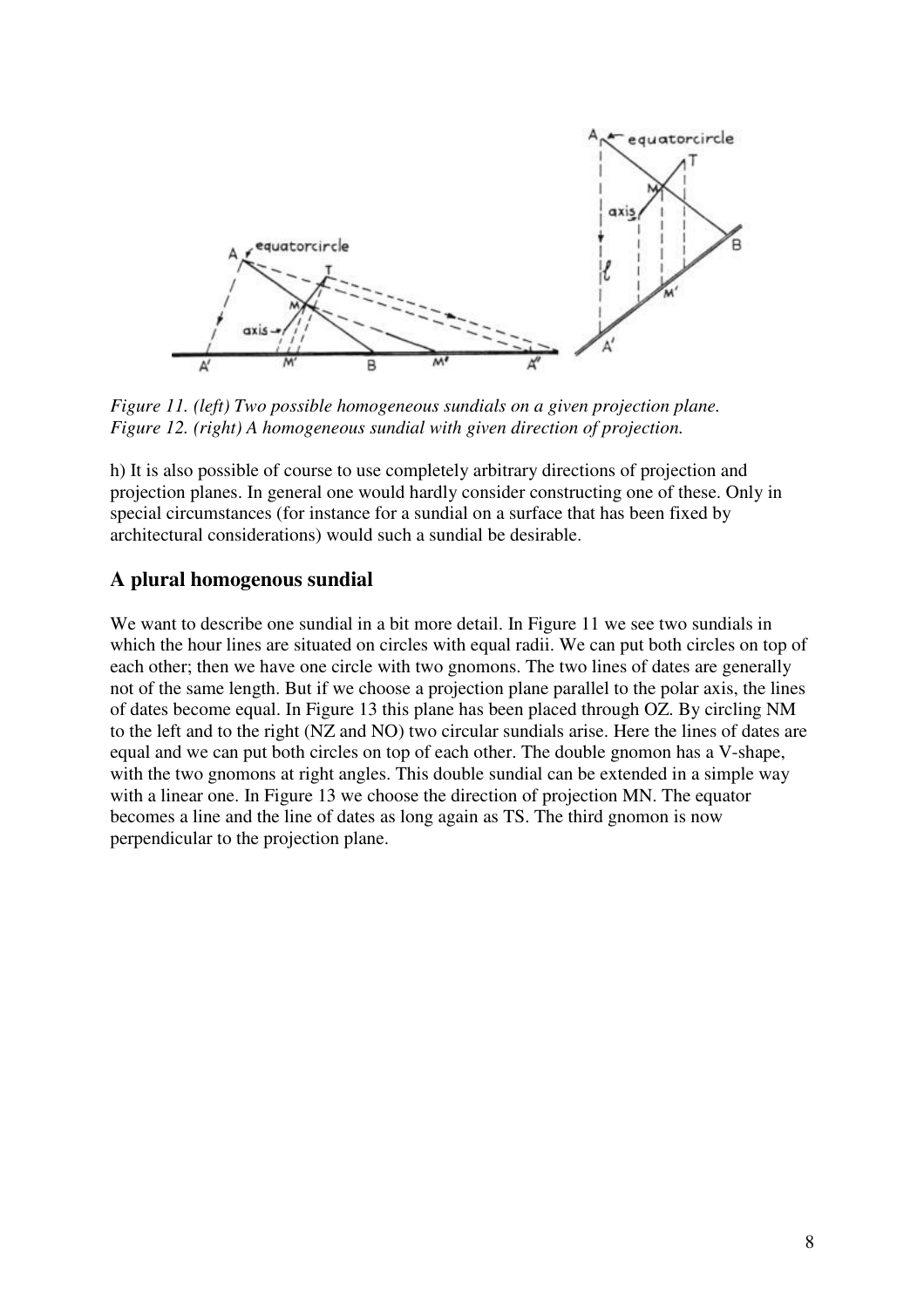

*Figure 13. Direction of projection and projection plane chosen so that two homogeneous sundials arise with equal lines of dates but differently directed gnomons.*

In a model of this triple sundial (Figure 14) I used a plastic drawing triangle as gnomon (ABV). Gnomon AV casts a shadow on the upper half of the circle and BV on the lower half. Gnomon VC belongs to the linear sundial EW. The point line of dates is PQ. Because the projection plane runs parallel to the polar axis, AB can also be used as the gnomon for a polar sundial. The hour lines of this are circled in the figure. (This quadruple sundial is self directing of course).



*Figure 14. Quadruple sundial: two have the same hour point circle. The third one is linear and the fourth is a normal polar sundial.*

#### **Central projection**

It is also possible to project the equator circle and axis from a point, and I wondered if it would be possible to construct sundials in this way.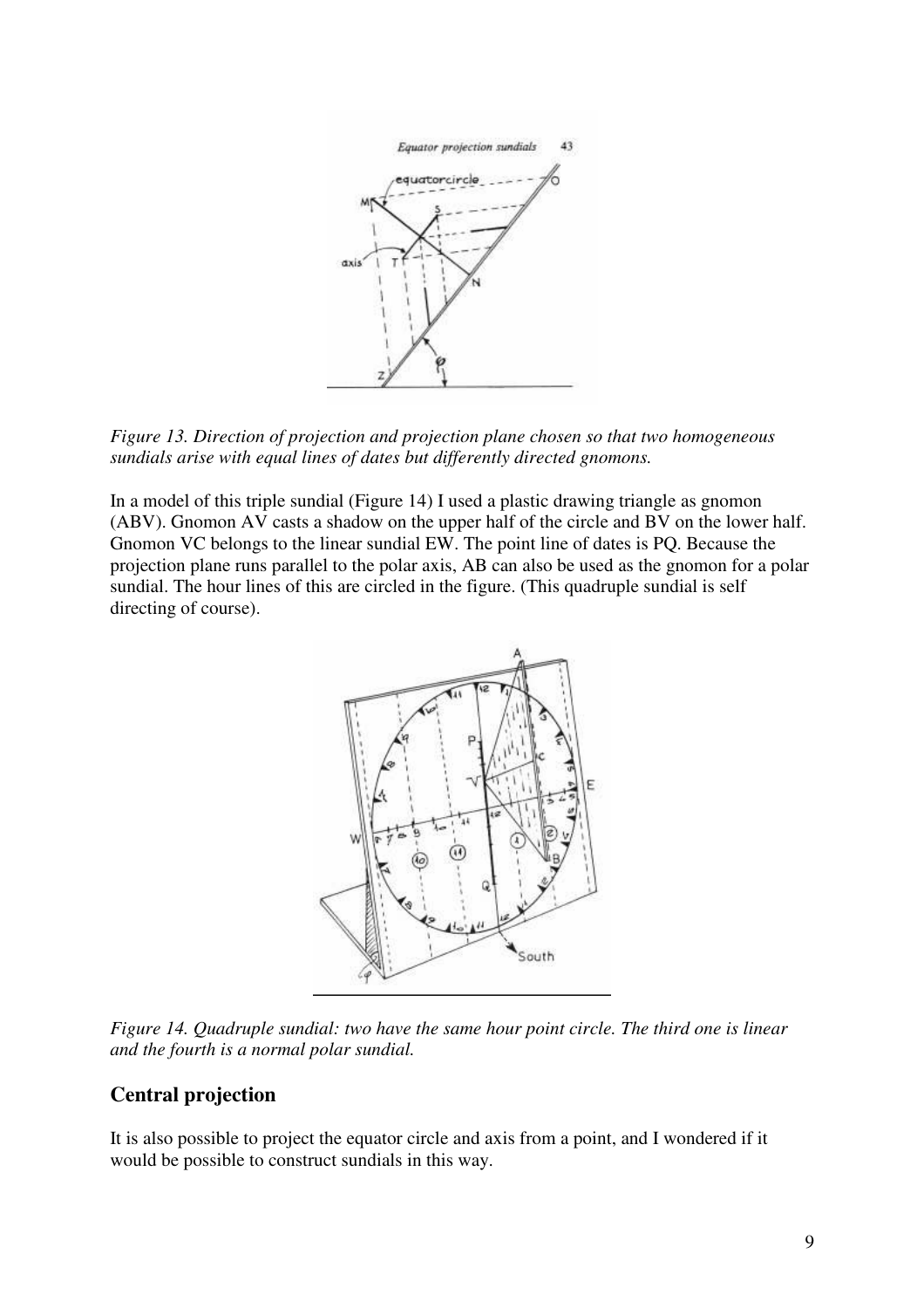

*Figure 15. A sundial also arises with projection from a point.*

In Figure 15 the equator circle has been projected from S onto V. A gnomon STT' appears to cast on V a shadow line T'A', which intersects the ellipse in a point A' that is the projection of the hour point A of the equator circle. Thus the ellipse in plane V with hour points projected on it forms a sundial with the gnomon TT'. The projection plane and projection centre can be chosen at will here too. The proof of this is the same as we have given for the orthographic projection. This projection results in a noteworthy group of sundials, which is new as far as I know.

They have the following properties:

The projection plane always intersects the cone as a conical section. So now we can consider not only the ellipse, circle and line as the bearer of the hour point, but also the parabola and hyperbola.

The gnomon must not only be moved according to the date, but at the same time we must change its direction to ensure that the gnomon always points to the projection centre S. This second requirement seems difficult to achieve in practice. However, by describing a sundial from this group we will show how the simultaneous move and change in direction can be realised in a simple way.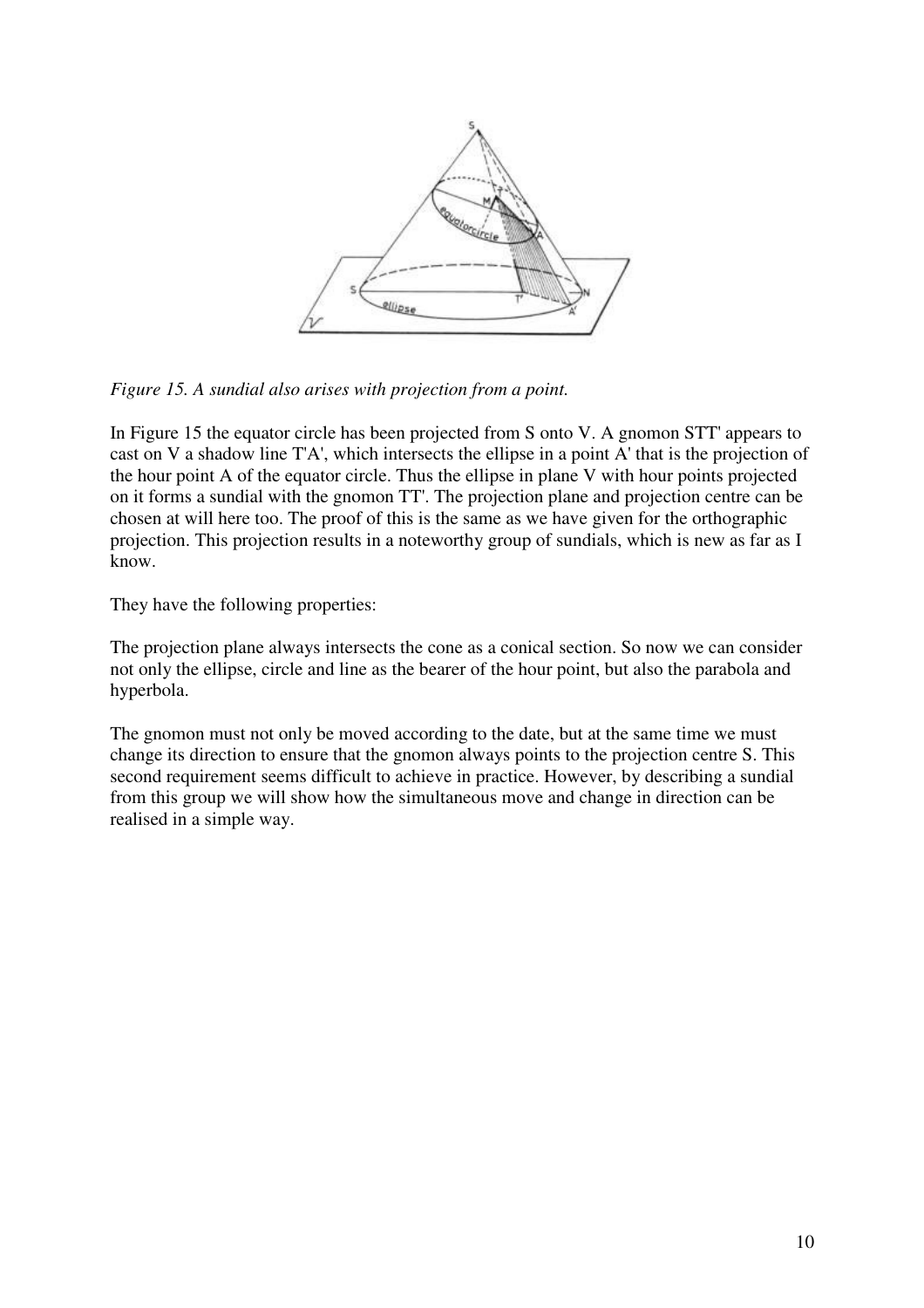#### **Example of a central projection sundial**



*Figure 16. The construction of a sundial by means of central projection, with the hour points situated on a circle.*

In Figure 16 the meridian section AB of the equator has been drawn for latitude fi (here 52 degrees). The hour points have been constructed on AB as we see them projected on the meridian plane. A scale of dates has been constructed on axis DC. The projection centre F is chosen so that the equator circle will be projected on the horizontal plane as a circle. We achieve this by drawing a circle with diameter AB. FMF' is a perpendicular line on the horizontal plane. If we imagine the circle to be a picture of the sphere then we have here a stereographic projection of the equator circle from F on the plane perpendicular to FF'. With the stereographic projection a circle on a sphere is always projected as a circle. So A'B' is the diameter of the projected equator circle. Half of this circle has been drawn as it looks on the horizontal plane. We project the hour points from AB onto A'B', and then we move them onto the circumference of the half circle. Then the date points are projected onto A'B'. (In Figure 16 only the end points D' and C' of the date line have been projected.) With this we have finished the construction. Above the hour line plane we must put a fixed point F and it must be possible to direct the gnomon from any point of the line of dates towards F. There is an interesting solution to this problem. We combine this equator projection sundial with a horizontal sundial with polar style. One point of this style can serve to fasten a piece of cord which forms the movable gnomon for the equator projection sundial. In Figure 16 it appears that NF is perpendicular to AB (this is simple to prove). Hence NF can serve as polar style for a horizontal sundial.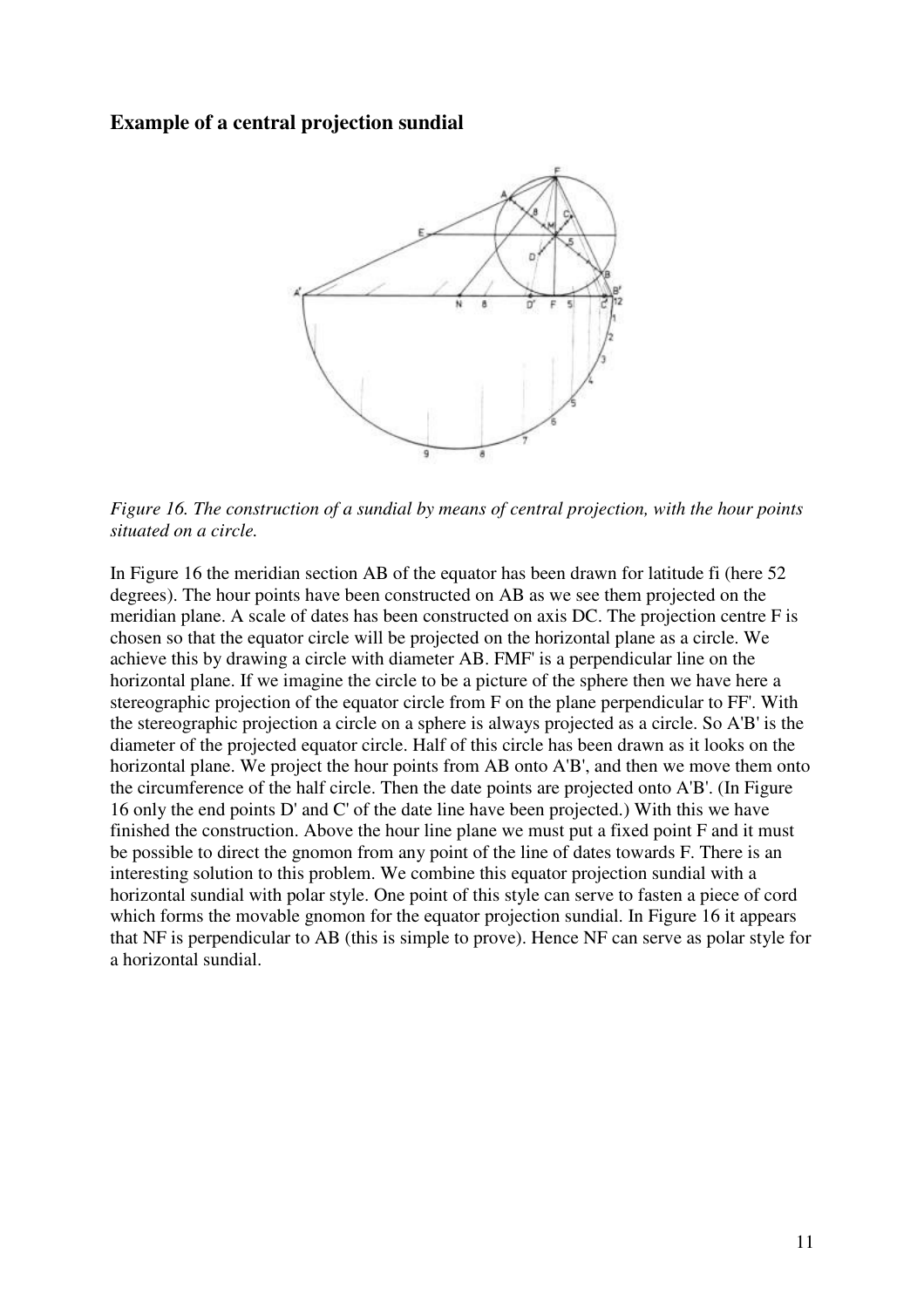

*Figure 17. The practical construction of the sundial of Figure 16 is combined with a polar style.*

The result is shown in Figure 17. The polar style (length NF) stands in the centre. The matching sundial with hour lines is circumscribed by a rectangle. The hour points for the equator projection sundial are on a circle; the matching line of dates can be seen as a N-S directed groove. The gnomon of this sundial is formed by a piece of cord that goes from the top of the polar style to the relevant point on the line of dates. The cord is anchored in the required position by a ring-shaped ferrite magnet, which attaches itself to a flat piece of iron that is affixed below the line of dates. The double sundial is self directing because the indication of time is based on two different principles *(ref. 9)* '. The polar style is in the meridian plane only when both sundials indicate the same time (and when they indicate 12 o'clock as is the case with most self directing sundials).

#### **Remarks**

The name 'analemmatic sundial' has not been very happily chosen. De Vaulezard *(ref. 1)* probably chose it because he used a projection of the sphere on the meridian plane for his construction. Since the time of Vitruvius (25 ac) this projection has been named the analemma. A little less then two centuries later, Ptolemy wrote an essay about the analemma; this is however a fairly complicated graphic method for the solution of problems in spherical trigonometry *(ref. 10)* , and the name is quite irrelevant in connection with this type of sundial. Nor is the term 'azimuthal sundial', used by Foster *(ref. 2)* (and after him by many others) suitable to describe the whole family of sundials. Only with a horizontal projection plane and a vertical gnomon does the shadow of the gnomon indicate the Sun's azimuth. I suggest they should be called 'equator projection sundials' because this name describes a principle of construction with which all already known analemmatic sundials and a number of new forms can be produced.